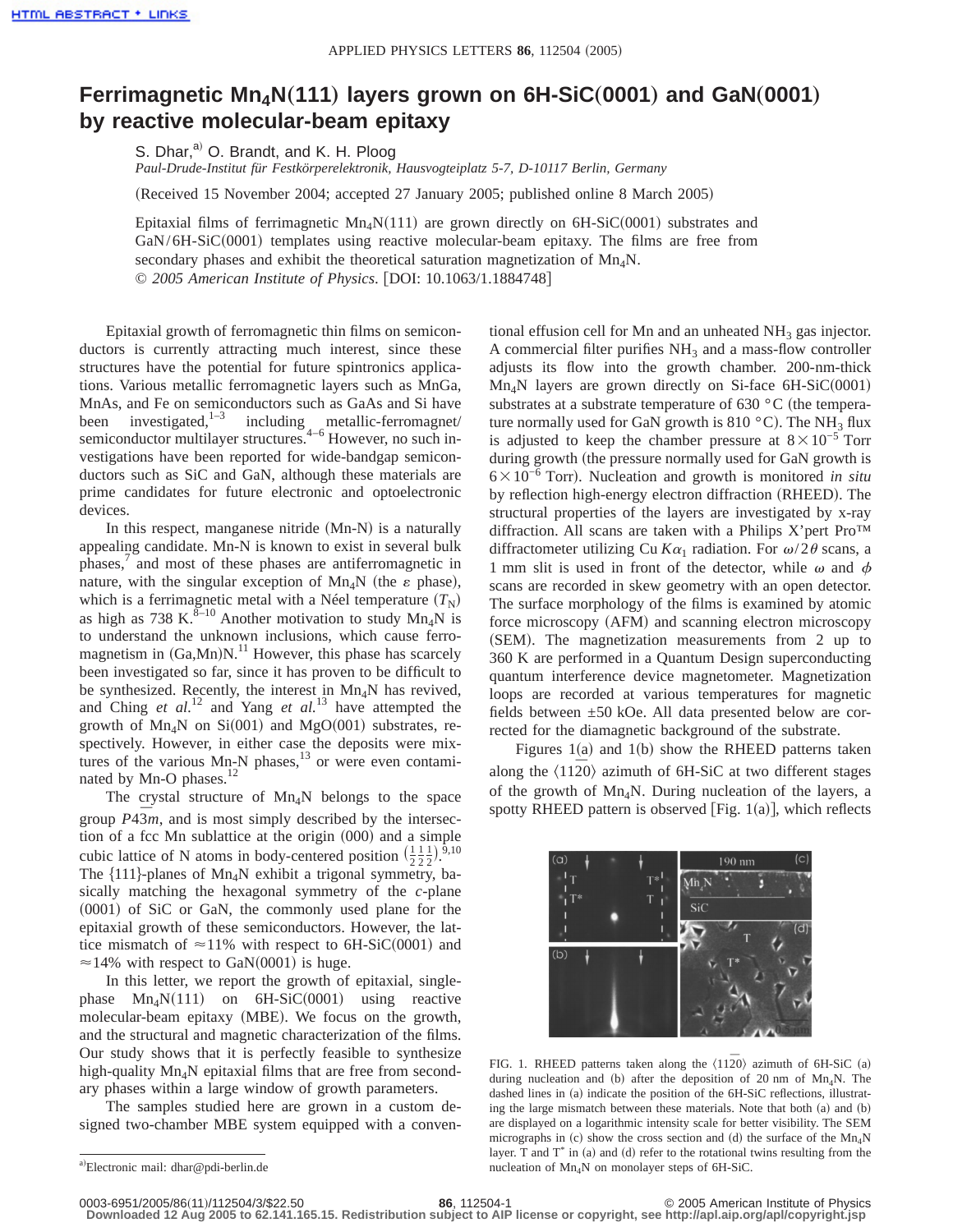

FIG. 2. (a) Symmetric x-ray  $\omega/2\theta$  scan of a Mn<sub>4</sub>N film grown on 6H-SiC(0001). (b)  $\phi$  scans of the {10.3}-planes of 6H-SiC and the {11<sup> $\overline{1}$ </sup>}-planes of  $Mn_4N$ . The peaks, not labeled in (a) are due to forbidden reflections of 6H-SiC.

a three-dimensional growth mode and allows us to determine the orientation of the layer. The pattern reveals that  $Mn_4N(111)$   $Sic(0001)$  and the following in-plane orientation-relationship:  $\langle 0\overline{1}1\rangle$ || $\langle 11\overline{2}0\rangle$  and  $\langle 11\overline{2}\rangle$ || $\langle 1\overline{1}00\rangle$ . Kinematical calculations of the RHEED pattern of  $Mn_4N$ show that the fundamental first-order diffraction spots (weak, marked by arrows) are due to the simple cubic  $N$  sublattice, while the (strong) second-order diffraction spots labeled T (or  $T^*$ ) originate mainly from the fcc Mn sublattice. The simultaneous occurrence of both  $T$  and  $T^*$  is explained by rotational twinning, which occurs inevitably for cubic films (having trigonal symmetry) on 2H, 4H, or 6H substrates (having hexagonal symmetry) due to the different orientation of the bonds on terraces differing in height by one monolayer. Finally, by analyzing the angle of facet streaks (not shown here) we find that the initial nuclei exhibit  $\{001\}$ facets.

The RHEED pattern becomes streaky after the deposition of about 20 nm of Mn<sub>4</sub>N and stays so until the end of the growth [Fig.  $1(b)$ ], reflecting two-dimensional growth. Thus, a connected film is obtained, as seen in Fig.  $1(c)$ . Figure  $1(d)$  shows a SEM micrograph of the film's surface. The trigonal pits are seen to have an opposite orientation when comparing the areas labeled T and  $T^*$  in Fig. 1(d), thus directly visualizing the two types of domains as just discussed in relation with Fig.  $1(a)$ . These pits are likely a result of the coalescence of the initial,  ${001}$  faceted nuclei. AFM measurements of  $Mn_4N$  films of 190 nm thickness over the same  $2\times2$   $\mu$ m area as depicted in Fig. 1(d) yield values for the peak-to-valley and the rms roughness of 10–20 nm and 1–2 nm, respectively. Regions free of pits are of course significantly smoother.

Figure 2(a) shows a symmetric x-ray  $\omega/2\theta$  scan taken within a wide angular range of  $2\theta$  from  $10^{\circ}$  to  $110^{\circ}$  for the



FIG. 3. RHEED patterns taken along the (a)  $\langle 11\overline{2}0 \rangle$  and (b)  $\langle 1\overline{1}00 \rangle$  azimuths of 6H-SiC at the end of the Mn<sub>4</sub>N deposition for a sample grown at very high Mn/N flux ratio.

film under investigation. Apart from the  $(00.6)$  and the  $(00.12)$  reflections of the substrate, the  $(111)$   $[2\theta=40.32^{\circ}]$ and (222)  $\left[2\theta = 87.20^{\circ}\right]$  reflections of Mn<sub>4</sub>N can easily be identified. The remaining peaks are due to the forbidden reflections of 6H-SiC. No peak resulting from a secondary phase can be found, evidencing a high level of phase purity of this layer. Figure 2(b) compares skew geometry  $\phi$  scans of the  $\{10.3\}$  planes for the 6H-SiC substrate and the  $\{111\}$ planes for the layer. Both the substrate and the film show six equidistant maxima appearing at the same angular positions. This finding demonstrates the strict in-plane orientation relationship between the substrate and the layer. Note that the  $\{111\}$  planes of Mn<sub>4</sub>N possess a threefold symmetry, while the  $\phi$  scan of this plane exhibits six maxima. This finding reflects the double-domain nucleation of  $Mn_4N$  as just discussed in relation to Figs.  $1(a)$  and  $1(d)$ .

The crystalline quality of the films is investigated by analyzing skew geometry  $\omega$  scans for the symmetric (111) and the asymmetric (111) reflection, which exhibit widths ranging between 0.16–0.3° and 0.25–0.39°, respectively. These values are quite comparable to those commonly observed for heteroepitaxial growth of highly mismatched materials.

In this context, it is important to mention that we have also grown  $Mn_4N$  films on  $GaN/6H-SiC(0001)$  templates. Both in terms of orientation and crystalline quality, the films are found to exhibit the same properties as those grown directly on  $6H-SiC(0001)$  substrates. Furthermore, the results described above were found not to depend critically on growth conditions, which is surprising considering the existence of various stable Mn-N phases. In fact, we have obtained smooth single-phase  $Mn_4N$  layers for an unexpectedly wide range of conditions, namely, a substrate temperature  $(T<sub>S</sub>)$  between 630 and 670 °C, and a Mn/N flux ratio changing over at least a factor of two.

However, we have observed that the surface quality of the films degrades as  $T<sub>S</sub>$  is increased. At  $T<sub>S</sub>=710$  °C, the layer no longer grows as a connected film, but as isolated islands. Furthermore, at extremely high Mn/N flux ratios, the RHEED pattern exhibits fractional streaks, as depicted in Fig. 3. The position of these fractional streaks is not symmetric with respect to the first-order bulk streaks indicated by the arrows. We thus believe that these fractional streaks result from the formation of an incommensurate Mn-rich superstructure on the surface. Indeed, samples grown under these conditions exhibit an additional reflection in symmetric x-ray  $\omega/2\theta$  scans at  $2\theta=41.72^{\circ}$ , which we attribute to Mn inclusions [the angular position of this reflection coincides with that of  $\alpha$ -Mn(114).

Figure 4 shows the magnetization loops obtained at different temperatures for the layer of Fig. 1. The magnetization saturates at high magnetic fields and exhibits a clear hyster-**Downloaded 12 Aug 2005 to 62.141.165.15. Redistribution subject to AIP license or copyright, see http://apl.aip.org/apl/copyright.jsp**